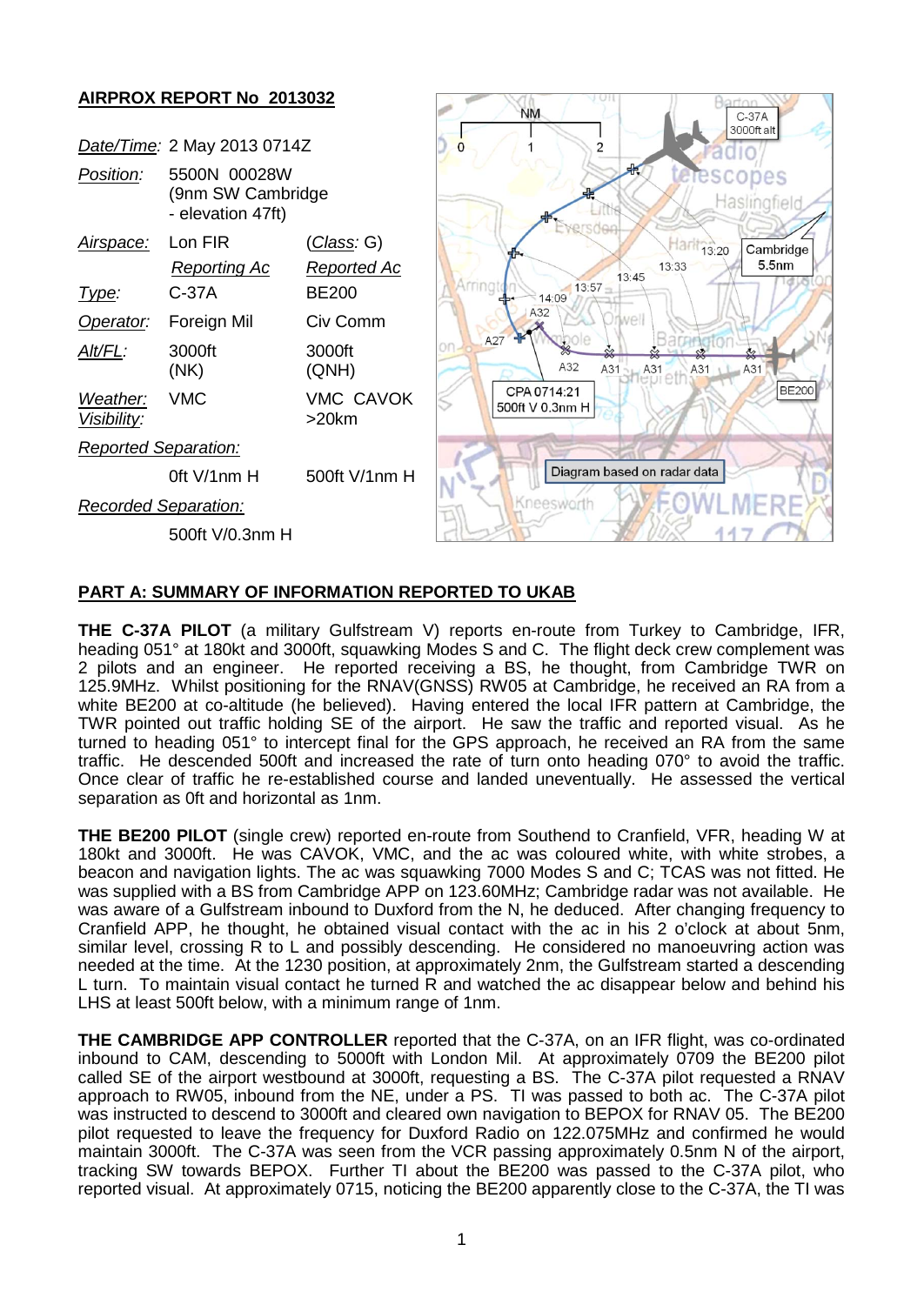updated and visual contact was confirmed. The pilot then reported descending due traffic. The BE200 was observed to be making sharp turns to avoid the C-37A. Once on the ground, the C-37A pilot reported his intention to file an Airprox report.

### **Factual Background**

The meteorological situation at Cambridge Airport was reported as follows:

METAR EGSC 020720Z VRB02KT CAVOK 08/01 Q1024= METAR COR EGSC 020650Z VRB03KT CAVOK 07/01 Q1024=

The Cambridge APP was providing combined Aerodrome and Approach PS without the aid of surveillance equipment. Cambridge ATC had commenced operational watch at 06:00 UTC and the APP had been in position for 1hr and 14min prior to the Airprox. Traffic was described as 'very light'.

There is no requirement to separate IFR and VFR traffic in Class C airspace.

Cambridge Approach ATS provision is notified in the UK AIP at AD 2.EGSC, section 2.18 (2 May 2013), specifically, radar is available only intermittently Mon-Fri during normal working hours and by arrangement only:

| <b>Service Designation</b> | Callsign                              | Channel(s)  | <b>Hours of</b><br><b>Operation</b>                                                                                                          |
|----------------------------|---------------------------------------|-------------|----------------------------------------------------------------------------------------------------------------------------------------------|
|                            |                                       | 3           |                                                                                                                                              |
| <b>APP</b>                 | <b>CAMBRIDGE AP-</b><br><b>PROACH</b> | 123,600 MHz | Winter: Mon-Fri 0700-2100<br>Sat, Sun 0800-1900 and by<br>arrangement Summer: Mon-Fri<br>0600-2000 Sat, Sun 0700-<br>1800 and by arrangement |
| <b>RAD</b>                 | <b>CAMBRIDGE RADAR</b>                | 123,600 MHz | Available intermittently Mon-Fri<br>during normal working hours<br>and by arrangement only;                                                  |

The UK AIP ENR 1.1-10 (13 Dec 2012), paragraph 2.3.3 states:

'Under a Basic Service a pilot should not expect any form of traffic information from a controller; however, on initial contact the controller may provide traffic information in general terms to assist with the pilot's situational awareness. This will not normally be updated unless the situation has changed markedly, or the pilot requests an update'

The UK AIP ENR 1.1-11 (13 Dec 2012), paragraph 2.6.1 states:

'A Procedural Service is a non-surveillance ATS where, in addition to the provisions of a Basic Service, the controller provides instructions, which if complied with, shall achieve deconfliction minima against other ac participating in the Procedural Service. Neither traffic information nor deconfliction advice can be passed with respect to unknown traffic. A controller will provide traffic information on conflicting ac being provided with a Basic Service; however, there is no requirement for deconfliction advice to be passed, and pilots [under either service] are wholly responsible for collision avoidance'

# **ATSI Analysis**

The C37A pilot called Cambridge at 0706:00 UTC and requested the RNAV procedure for RW05. This was approved and the C37A was cleared to BEPOX at 3000ft on QNH 1024hPa. Cambridge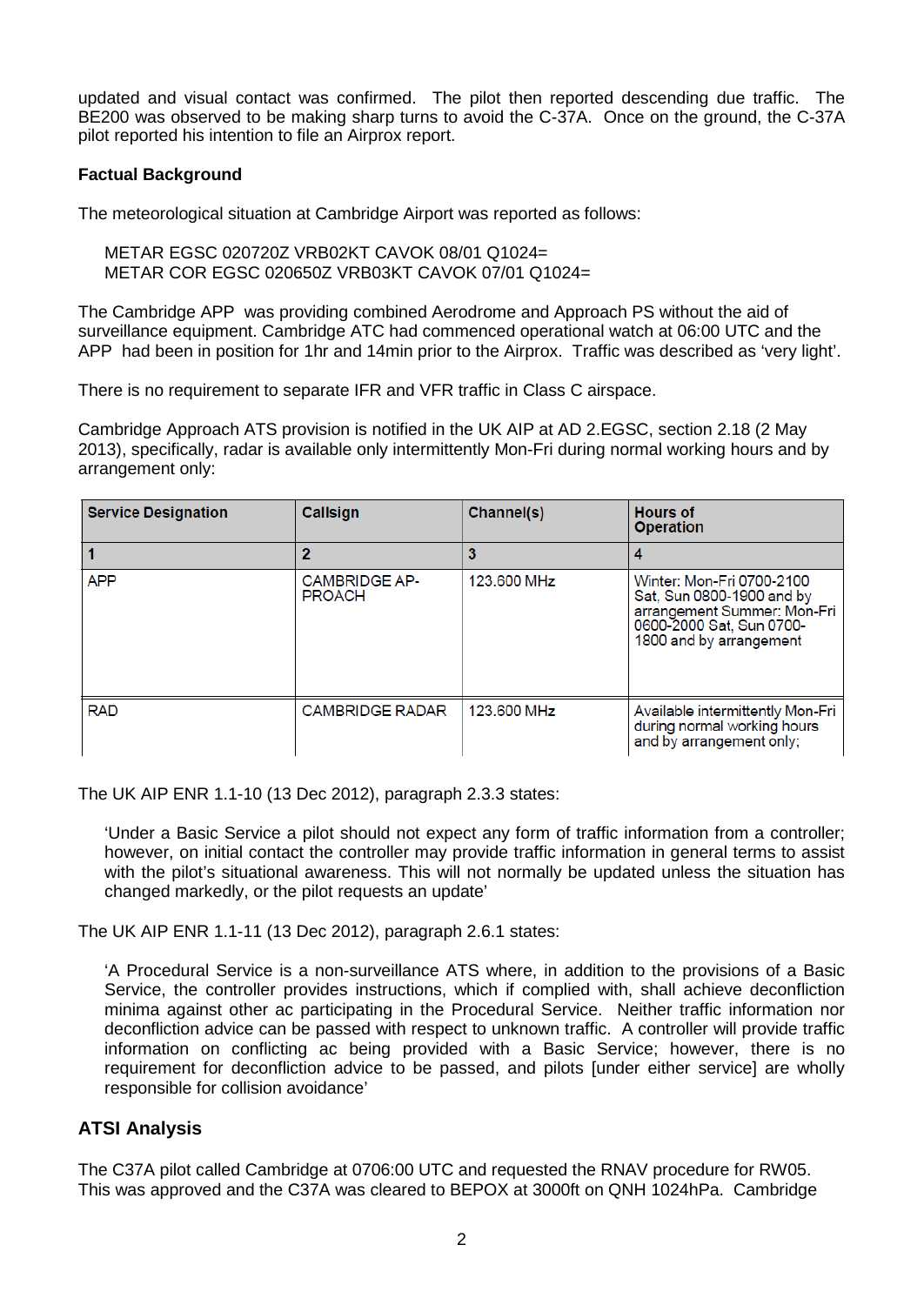informed the C37A pilot that it was a PS and specifically stated that the service was non-radar. The Cambridge conspicuity code 6177 was assigned. The RNAV 05 procedure is extracted at Figure 1 below.



Figure 1: UK AIP AD 2-EGSC-8.2 (dated 4 Apr 2013): Cambridge RNAV (GNSS) RW05

At 0707:00 the BE200 pilot called Cambridge and requested a BS, which was agreed. He asked Cambridge, "*…can you see any traffic at Duxford?"* To which the Cambridge APP replied, "*I'm not looking at radar I'm afraid but traffic information* [0707:20] *northeast of Cambridge er descending er twestbound before inbound to the airfield is a er Gulfstream five descending initially to three thousand feet."* This was acknowledged by the BE200 pilot and QNH 1024hPa was confirmed.

At 0708:40 the C37A pilot gave his estimate for BEPOX as 0714 and was instructed to report at BEPOX.

At 0709:20 the Cambridge APP passed TI to the C37A pilot on a C172 at 2000ft holding over the A/D and on the BE200, "*on your er left-hand side westbound last reported three thousand feet."* The C37A pilot reported, "*searching".* See Figure 2 below.



Figure 2: Stansted 10cm radar – 0709:20 UTC. Note: for reference the extended centreline markers for Cambridge RW05/23 represent 2nm.

At 0710:00 the BE200 was 8.5nm SE of Cambridge and 9nm ENE of Duxford. The pilot reported, "*changing to Duxford 122.075."* The Cambridge APP replied, "*Roger and confirm you'll be maintaining three thousand feet* [0710:10] *at all times*." The BE200 replied, "*affirm"*, and left the frequency.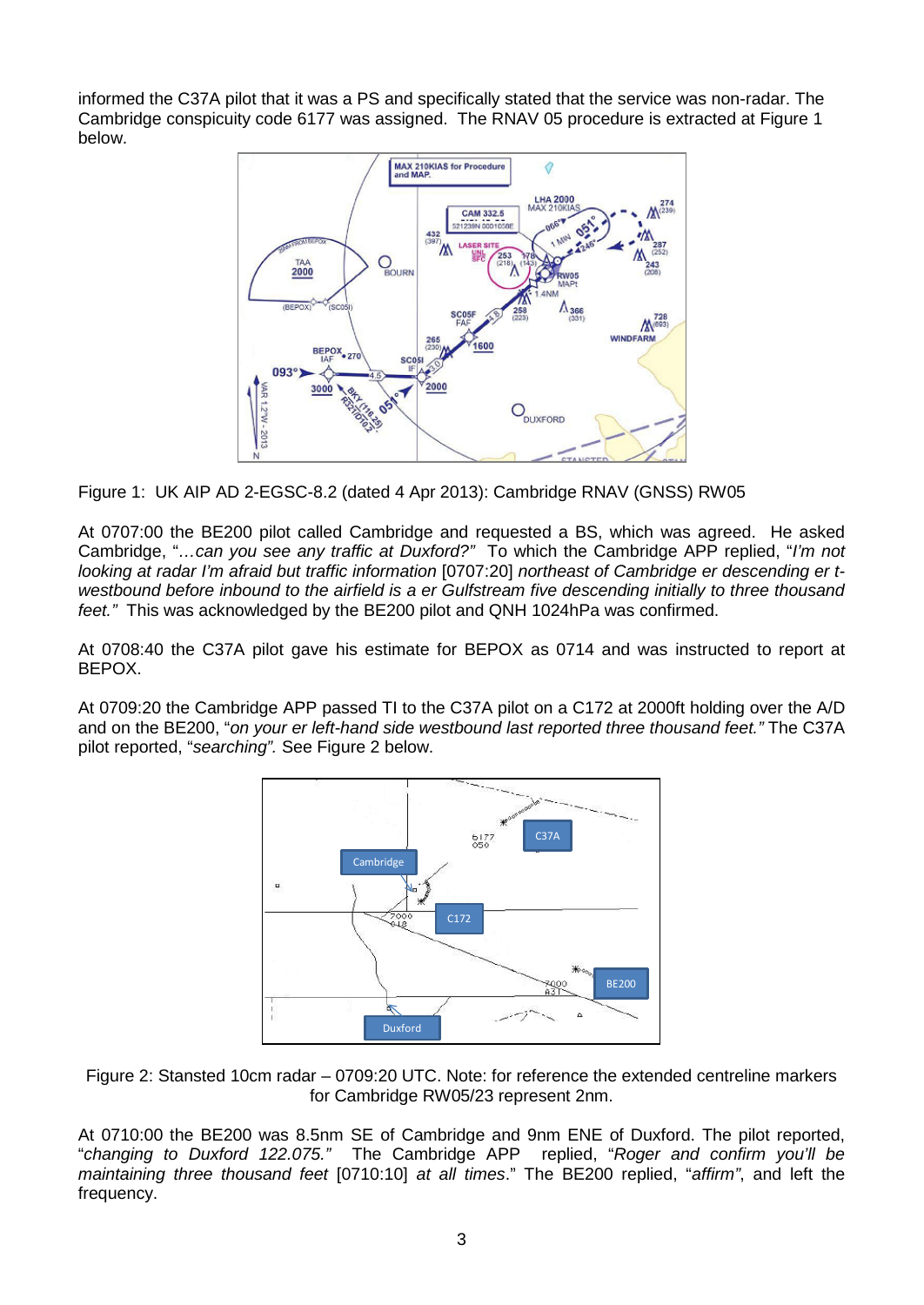Duxford Aerodrome, its ATZ and provision of ATS services are notified as commencing/opening from 0900 UTC during summer. Recording of Duxford Information's frequency (122.075MHZ) is H24 voice activated; however, on the morning of 2 May this equipment was out-of-service. Therefore, any calls on the frequency by the BE200 cannot be verified.

At 0713:00 the Cambridge APP informed the C37A pilot, "*the previously mentioned Beech Two Hundred traffic no longer on frequency however I'm visual from the control tower* [0713:10] *on your left hand side three thousand feet."* The C37A pilot replied "*has him in sight"*. See Figure 3 below.



Figure 3: Stansted 10cm radar– 0713:10 UTC. Note: the BE200passed 1.7nm N of Duxford A/D.

The C37A pilot reported at BEPOX at 0713:40; however, he was 4.1nm NE of BEPOX heading 245°. The pilot reported in a LH turn and requested clearance confirmation for the RNAV procedure. Confirmation was given and the pilot was requested to report established on the FAT.

At 0714:02 the C37A was in a L turn maintaining altitude 3000ft (approximately 3.5nm short of BEPOX). The BE200 was westbound at 3100ft, having just passed the SC05I waypoint. See Figure 4 below (waypoint SC05I, which follows BEPOX in the RNAV procedure, is shown).



Figure 4: Stansted 10cm radar – 0714:02 UTC.

At 0714:10 the C37A pilot reported, "*descending due to er traffic".* The APP responded by asking whether the C37A pilot was still visual with the BE200, to which he replied, "*affirm*". The BE200 pilot's report indicated that he was visual with the C37A.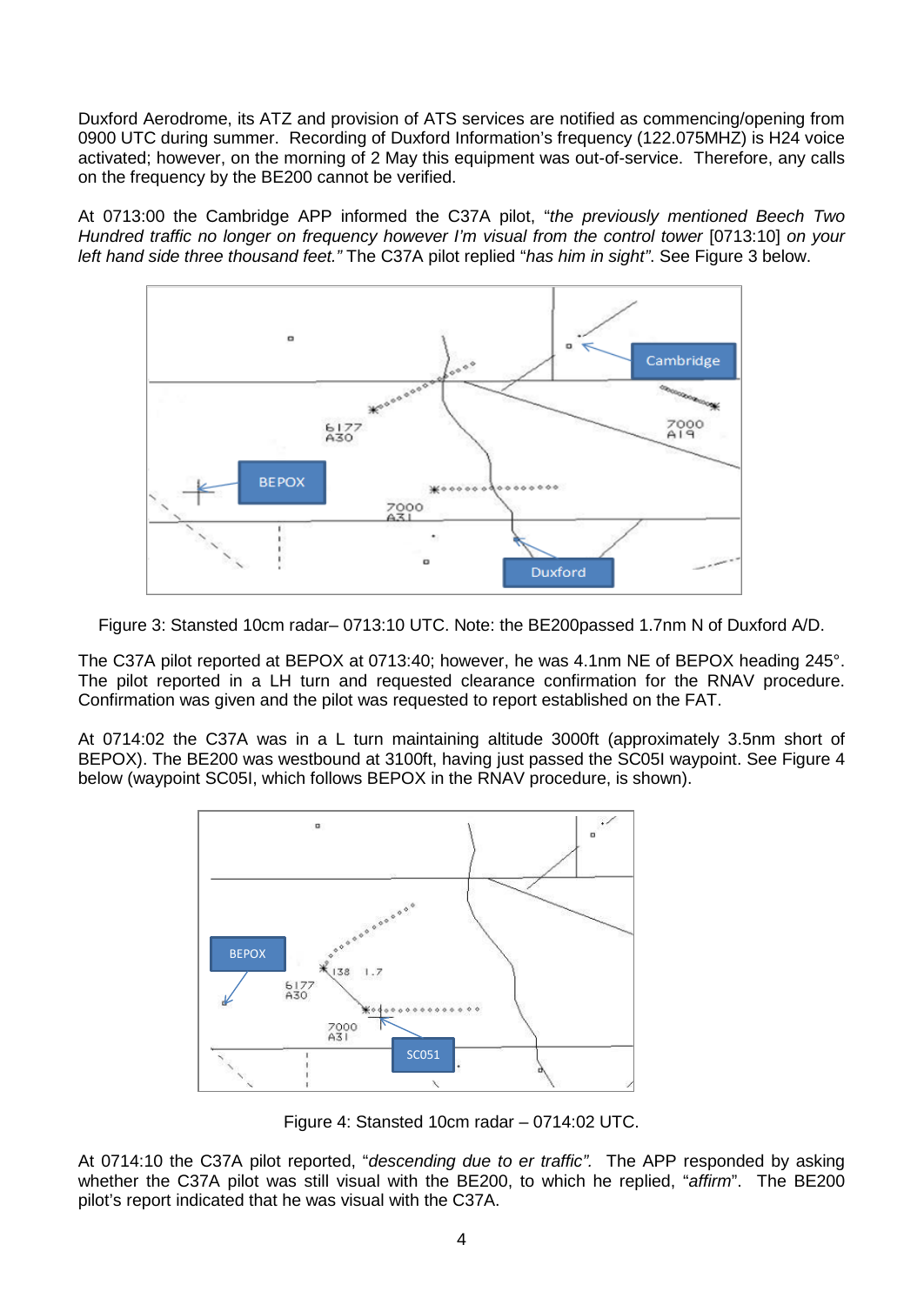The C37A's L turn then appeared to stop as it descended to 2700ft. The BE200 turned R and climbed to 3200ft as the ac passed 0.4nm abeam. Figure 5 shows the closest distance between the two ac as recorded by the Stansted 10cm radar (ac-to-ac distance was 2481ft). The ac were 9nm SW of Cambridge.



Figure 5: Stansted 10cm radar – 0714:20 UTC. Closest radar recorded distance.

Two TCAS RAs were recorded via Mode S downlink from the C37A to area surveillance facilities. At 0714:04 the C37A's TCAS issued a Descend Advisory and at 0714:14 an Adjust Vertical Speed advisory was issued. Simulation of the encounter using InCAS software corresponded well with the downlinked information received. The simulation suggested the CPA occurred at 0714:21, when horizontal distance was 0.3nm (556m) and vertical distance was 528ft (ac–to-ac distance 1898ft).

The C37A continued on to final approach and landed at 0718:45.

At approximately 0720:00 the BE200 pilot called Cranfield TWR (134.925MHz) and received no reply. Several more unanswered calls were made until, at 0729:00, a reply was received instructing him to recall Cranfield APP on 122.850MHz. Cranfield's ATS Operational Hours are notified as from 0730 UTC Mon – Fri during summer months. UK AIP AD 2.EGTC-1 (10 Jan 2013).

### **USAFE** Comments awaited

### **Summary**

The Airprox took place 9nm SW of Cambridge in Class G airspace when a C37A and a BE200 came into confliction at 3000ft. Both pilots were visual with each other having been given TI by Cambridge ATC. The C37A received a TCAS RA relative to the BE200.

# **PART B: SUMMARY OF THE BOARD'S DISCUSSIONS**

Information available included reports from the pilots of both ac, transcript of the relevant RT frequency, radar photographs/video recordings, a report from the air traffic controller concerned, and a report from the appropriate ATC and operating authorities.

The Board first considered the actions of the inbound C37A, which was being provided with a PS by Cambridge ATC. Although ATC had informed the pilot that a radar service was not being provided, members wondered whether the pilot really understood the meaning of a PS. They considered that the pilot, under IFR, may have mistakenly believed that he was being provided with separation from non-participating traffic by ATC. This impression was reinforced by the nature of the Airprox itself, and its reporting - the C37A pilot had turned his ac towards another ac that he had visual sighting of, passed close by, and then filed an Airprox.